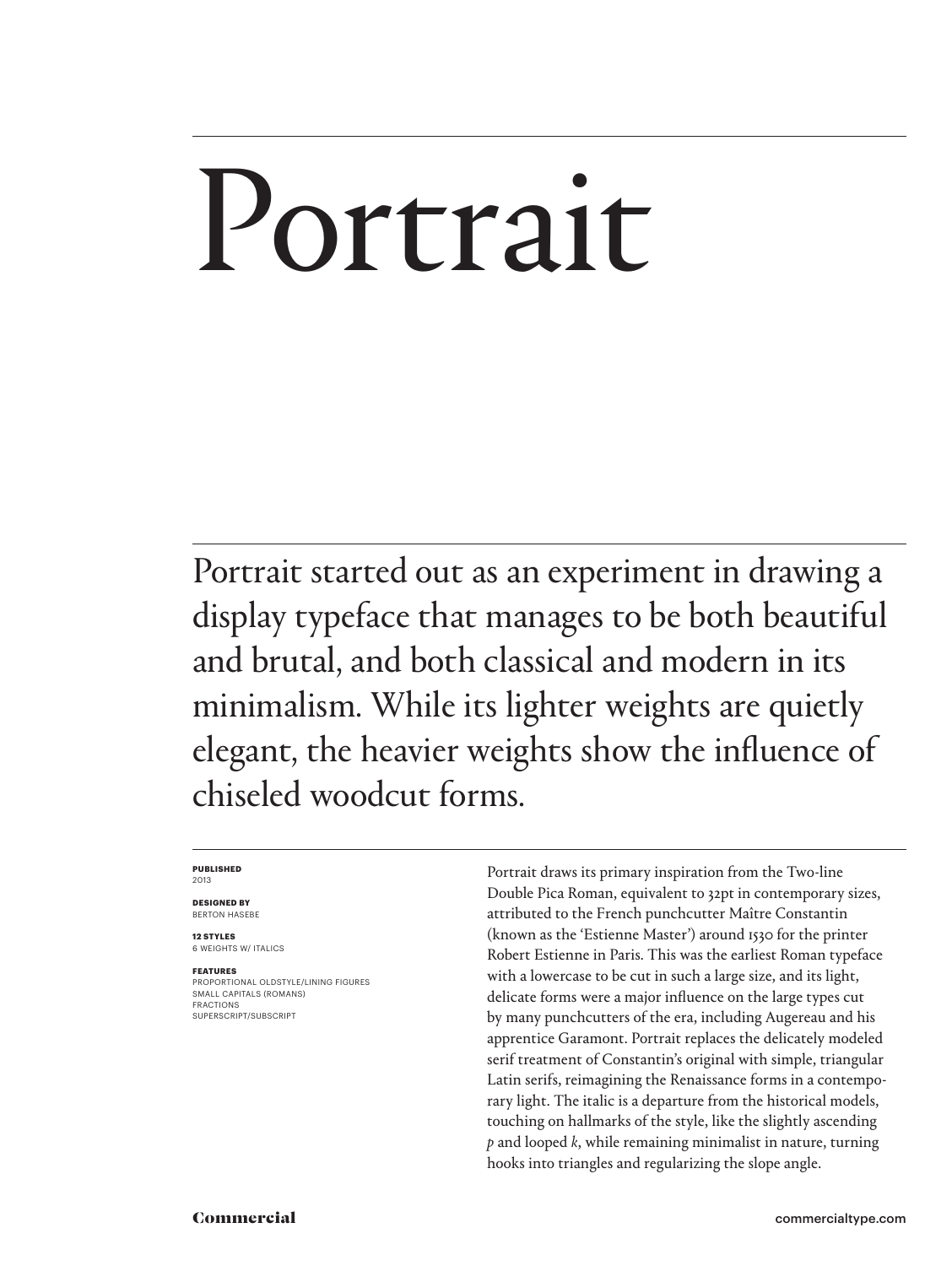Portrait Light *Portrait Light Italic* Portrait Regular *Portrait Regular Italic* Portrait Regular No.2 *Portrait Regular No.2 Italic* Portrait Medium *Portrait Medium Italic* **Portrait Bold** *Portrait Bold Italic* Portrait Heavy *Portrait Heavy Italic*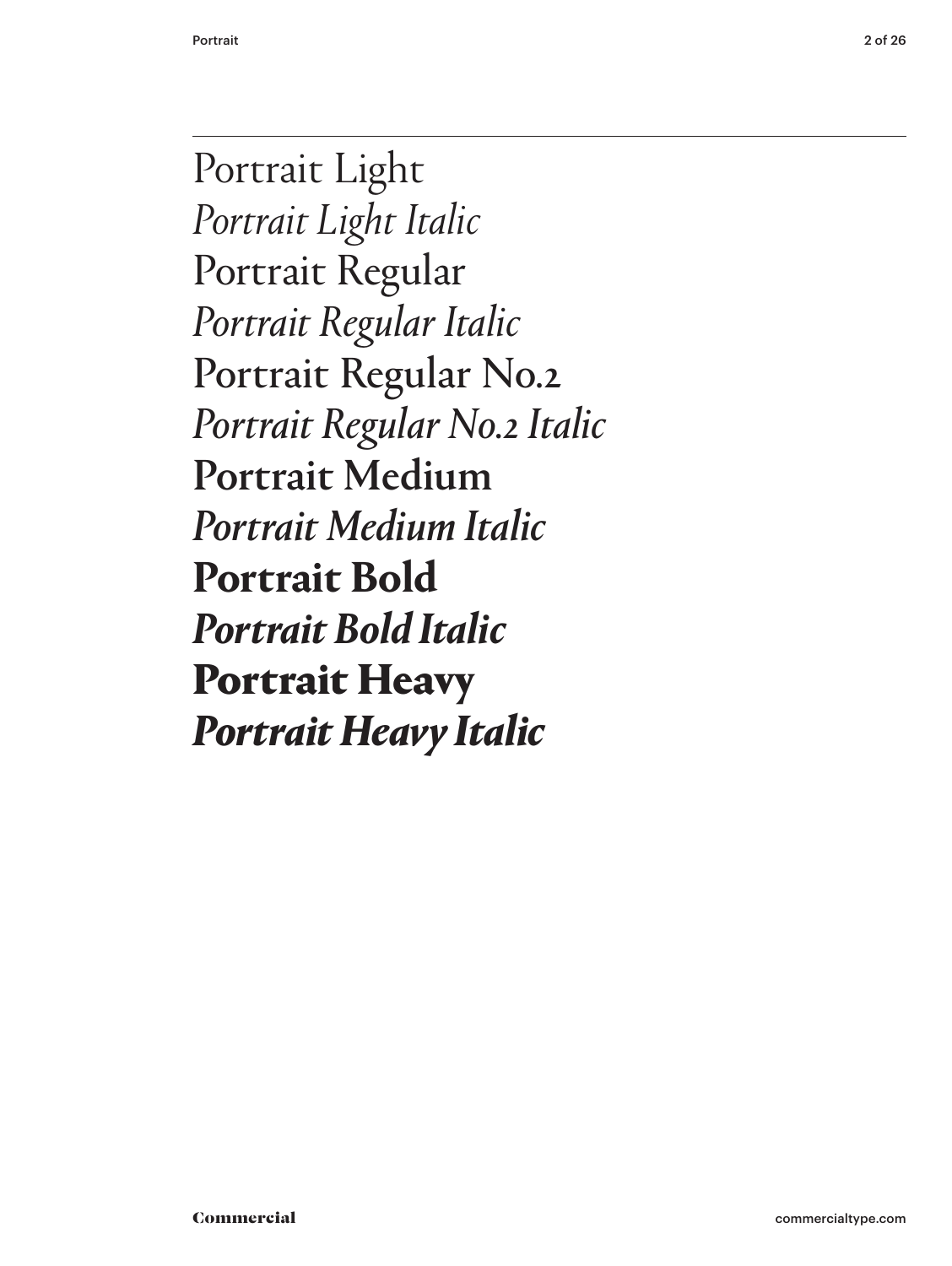# Absolutizes UPSCALE Shuttle 2.74

PORTRAIT LIGHT 100 PT [LINING FIGURES]



PORTRAIT LIGHT ITALIC 100 PT [STYLISTIC 1: K, LIGATURE: fl]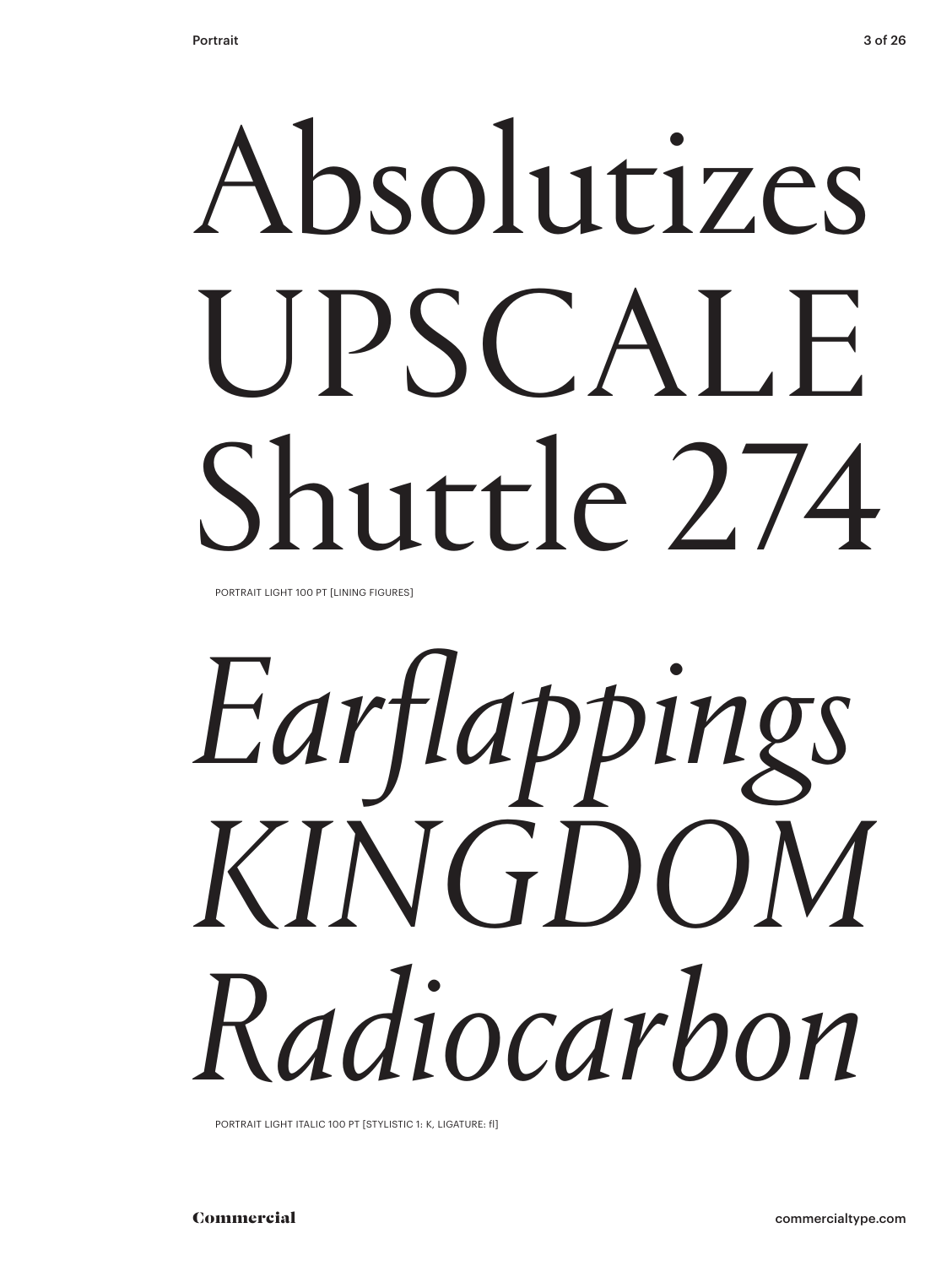# Cabin boys BOUNCE Macédoine

PORTRAIT REGULAR 100 PT

# *Łódź & Kęty OBESITIES Fired Games*

PORTRAIT REGULAR ITALIC 100 PT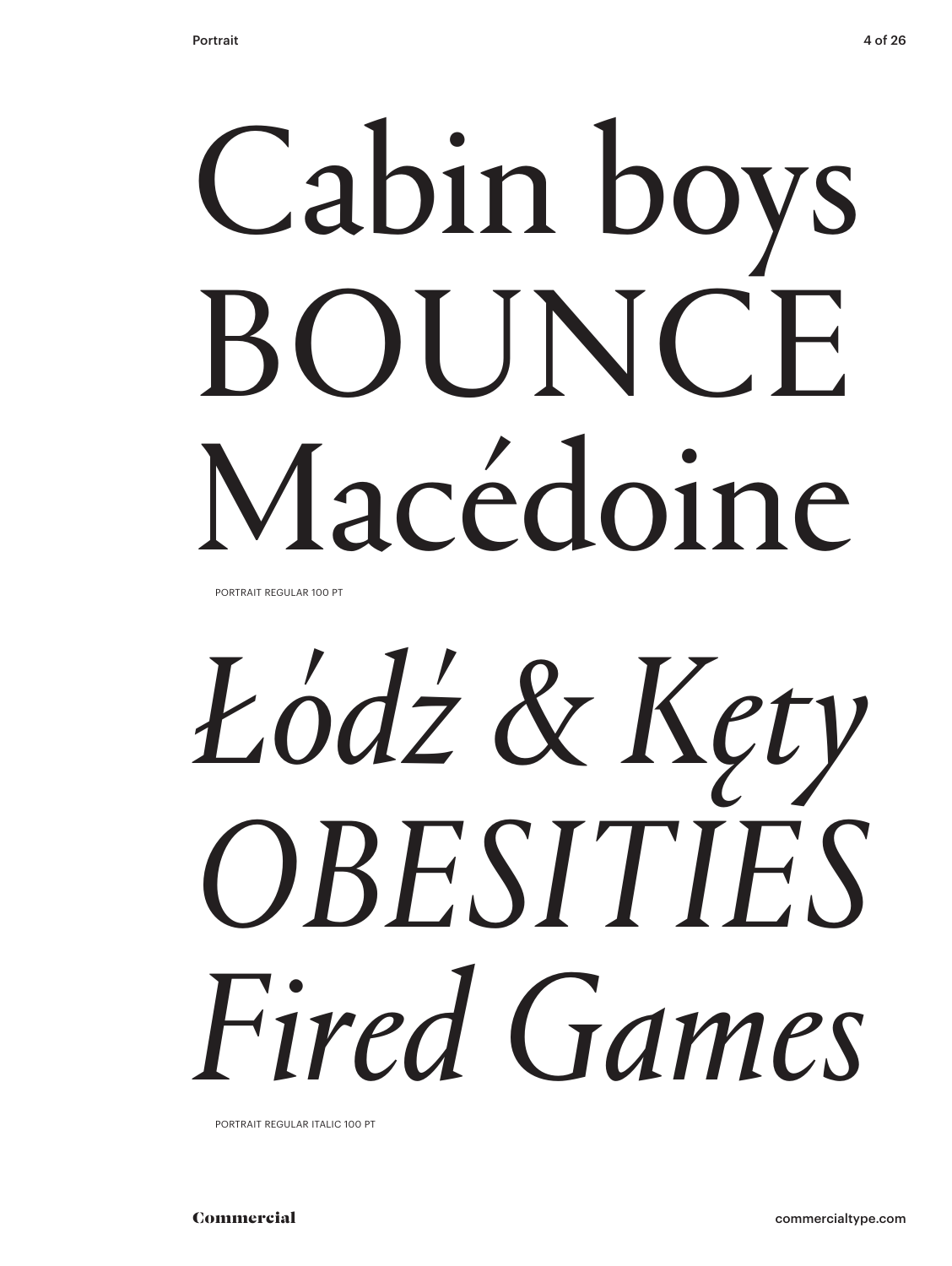## Girouettes ÉTROITS Backfilling PORTRAIT REGULAR NO.2 100 PT [LIGATURE: fi]

# *Weißwürstel HALLOWS Joie de Vivre*

PORTRAIT REGULAR NO.2 ITALIC 100 PT [STYLISTIC 3: W]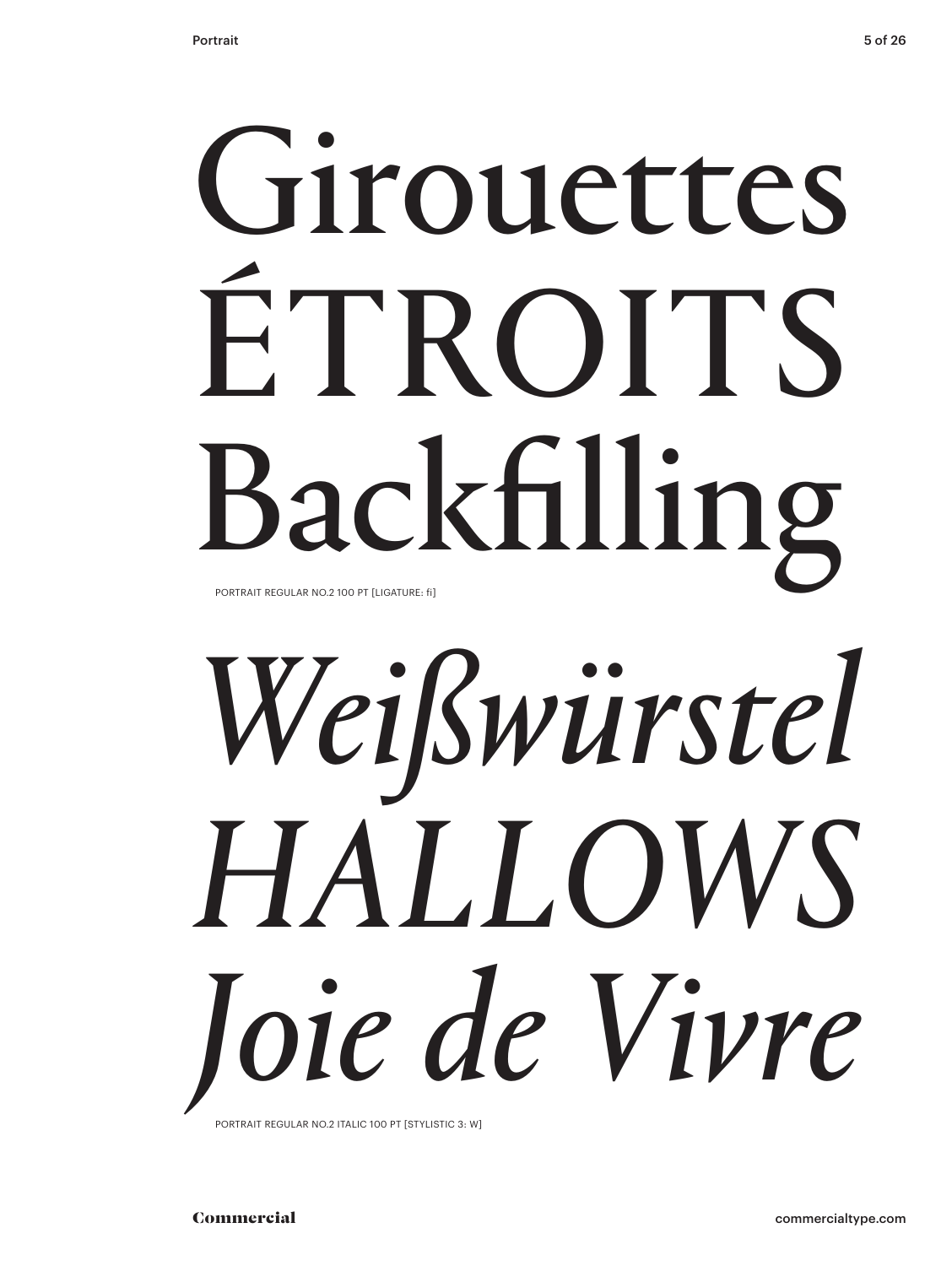## Dandelion YAWNER Porquerías PORTRAIT MEIDUM 100 PT

# *Tuscan Sun EQUINOX N'est-ce pas*

PORTRAIT MEDIUM ITALIC 100 PT [SWASH: Q]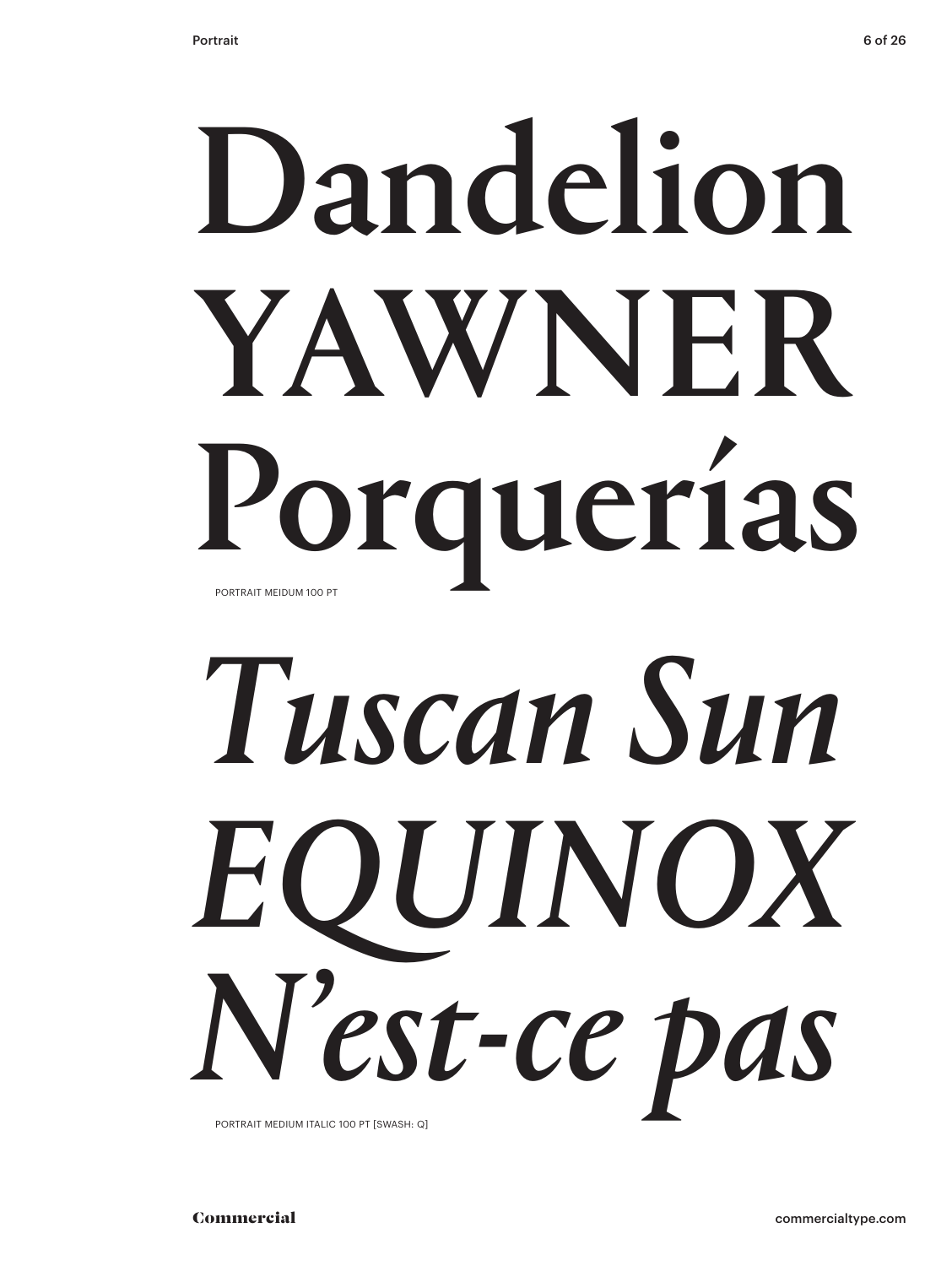# **Ultimates X-RATED Tabulator**

PORTRAIT BOLD 100 PT

*Affiliations MÖGÖTT Littérateur*

PORTRAIT BOLD ITALIC 100 PT [LIGATURE: ffi]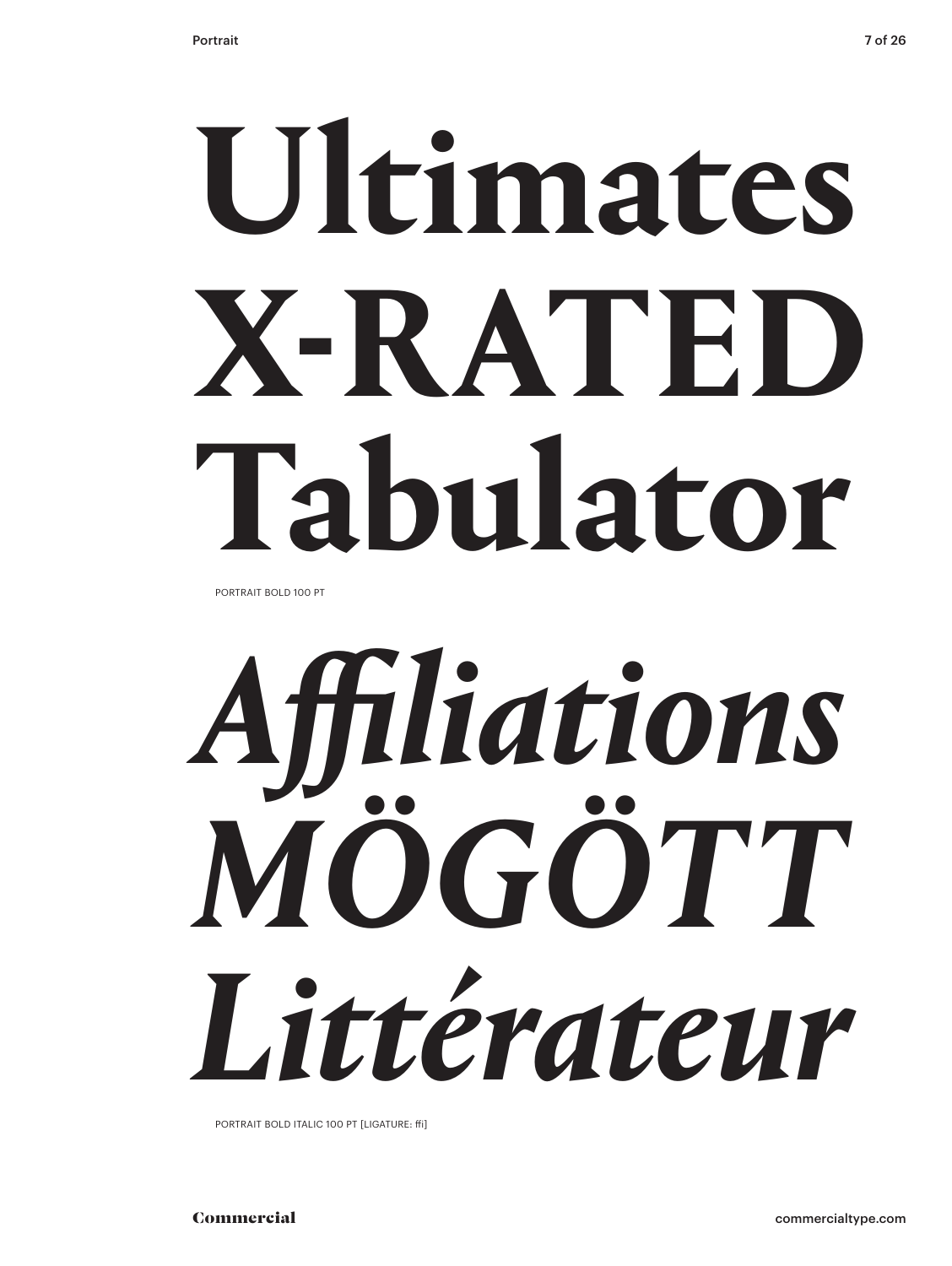## Irrelevant ŒUVRES Zoophilic PORTRAIT HEAVY 100 PT

# *Valediction QUINTET Des Mêlées*

PORTRAIT HEAVY ITALIC 100 PT [SWASH: Q]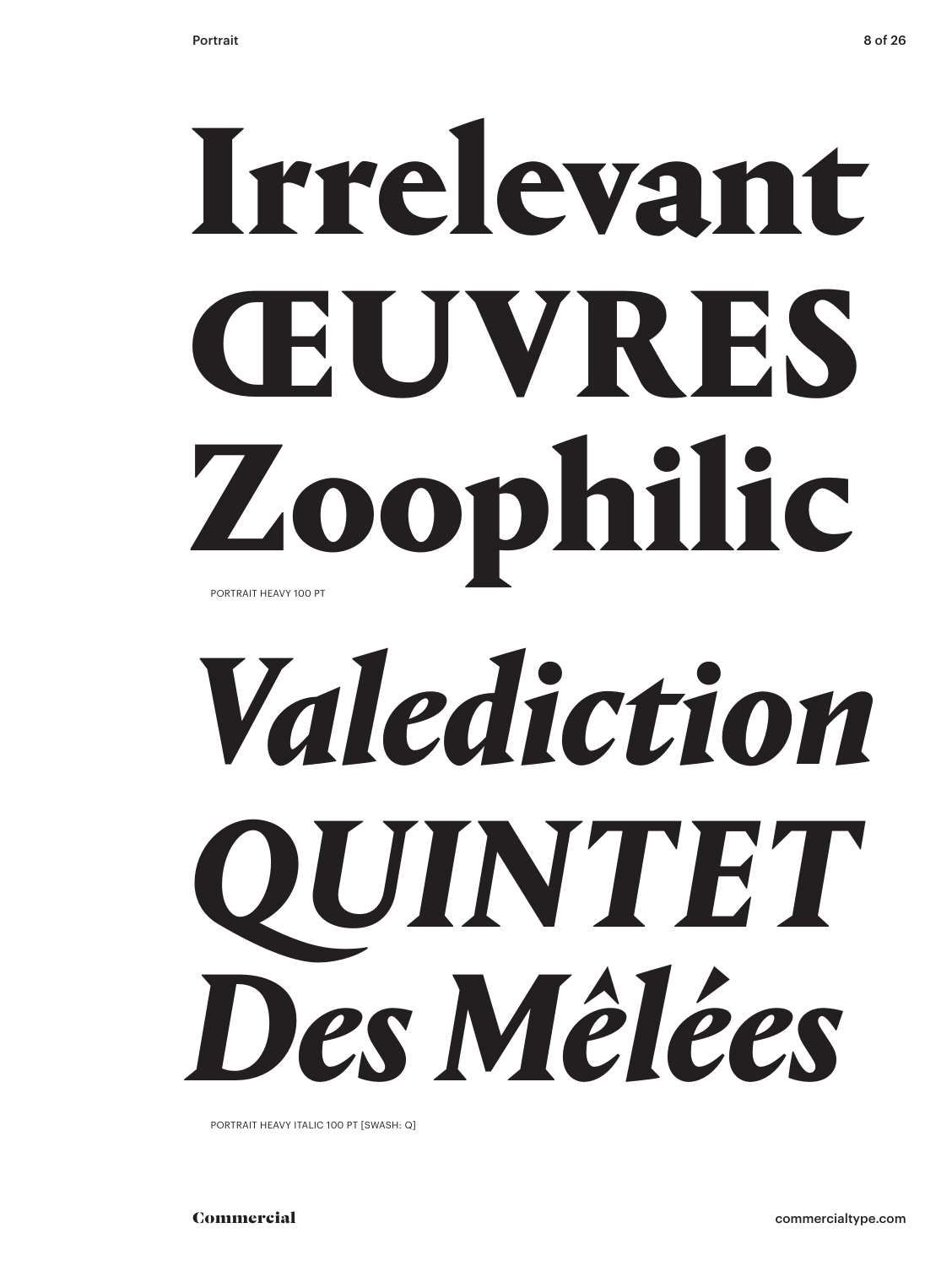### VALIDATION Antihistamínico TÜZÉRÜTEG Jackson Heights PORTRAIT LIGHT 72 PT

## *LAMBSWOOLS Ma Raison D'être CORPÚSCULO Højtidelige Sætte*

PORTRAIT LIGHT ITALIC 73 PT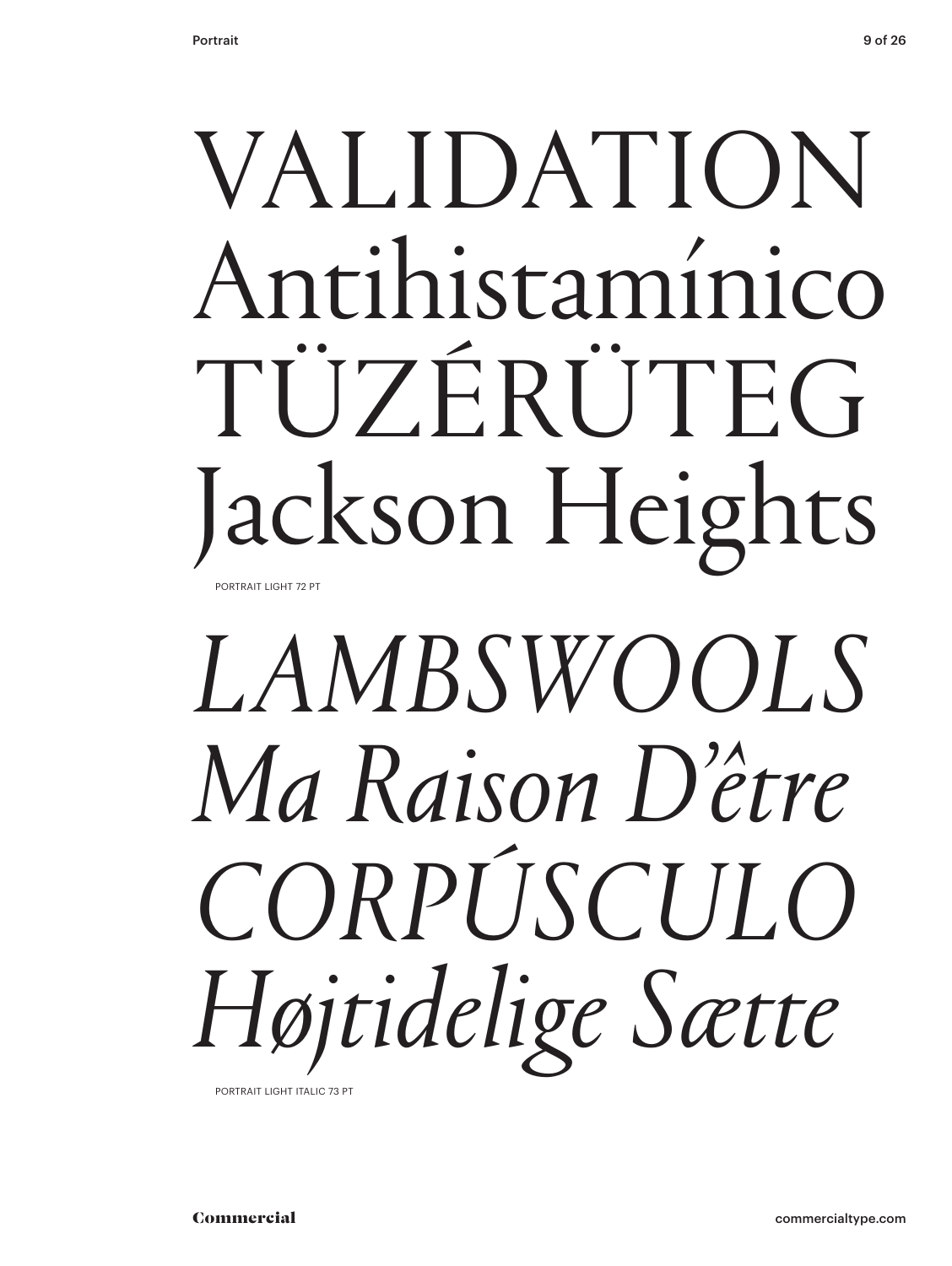### JUDGEMENT Chinese Dinner HURRICANE Baguette Noire PORTRAIT REGULAR 72 PT

## *ROW 42 SEAT 1 Archaic Medicine INKWELL PEN Düzelme değişmiş*

PORTRAIT REGULAR ITALIC 72 PT [STYLITIC 1: K, STYLISTIC 3: W, LINING FIGURES]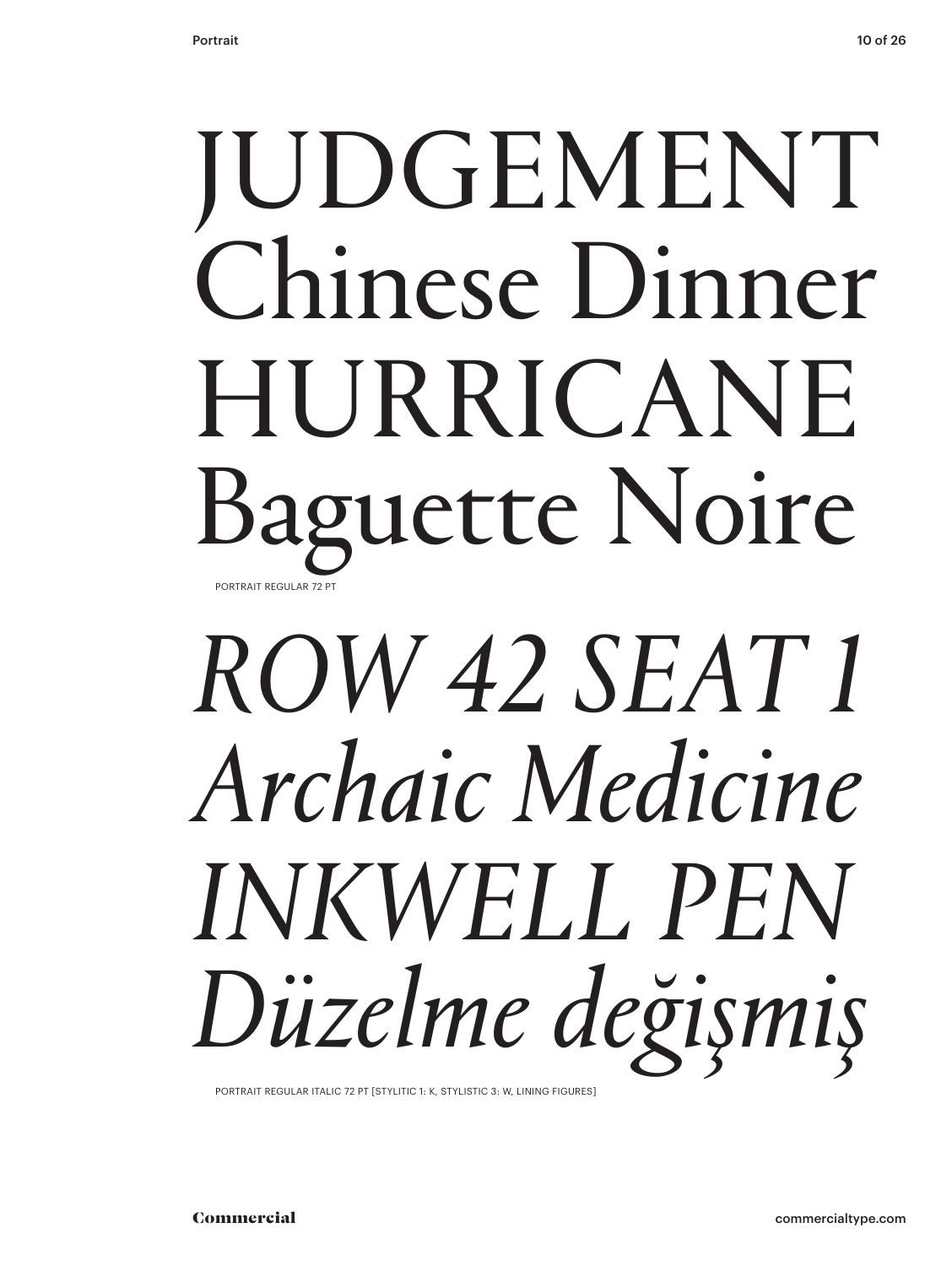### NEIGHBORS Baby Back Ribs GATHERING ⅔ Cup of Sugar PORTRAIT REGULAR NO.2 72 PT

## *PEDAGÓGICO To Study in Paris RADIOACTIVE New Commission*

PORTRAIT REGULAR NO.2 ITALIC 72 PT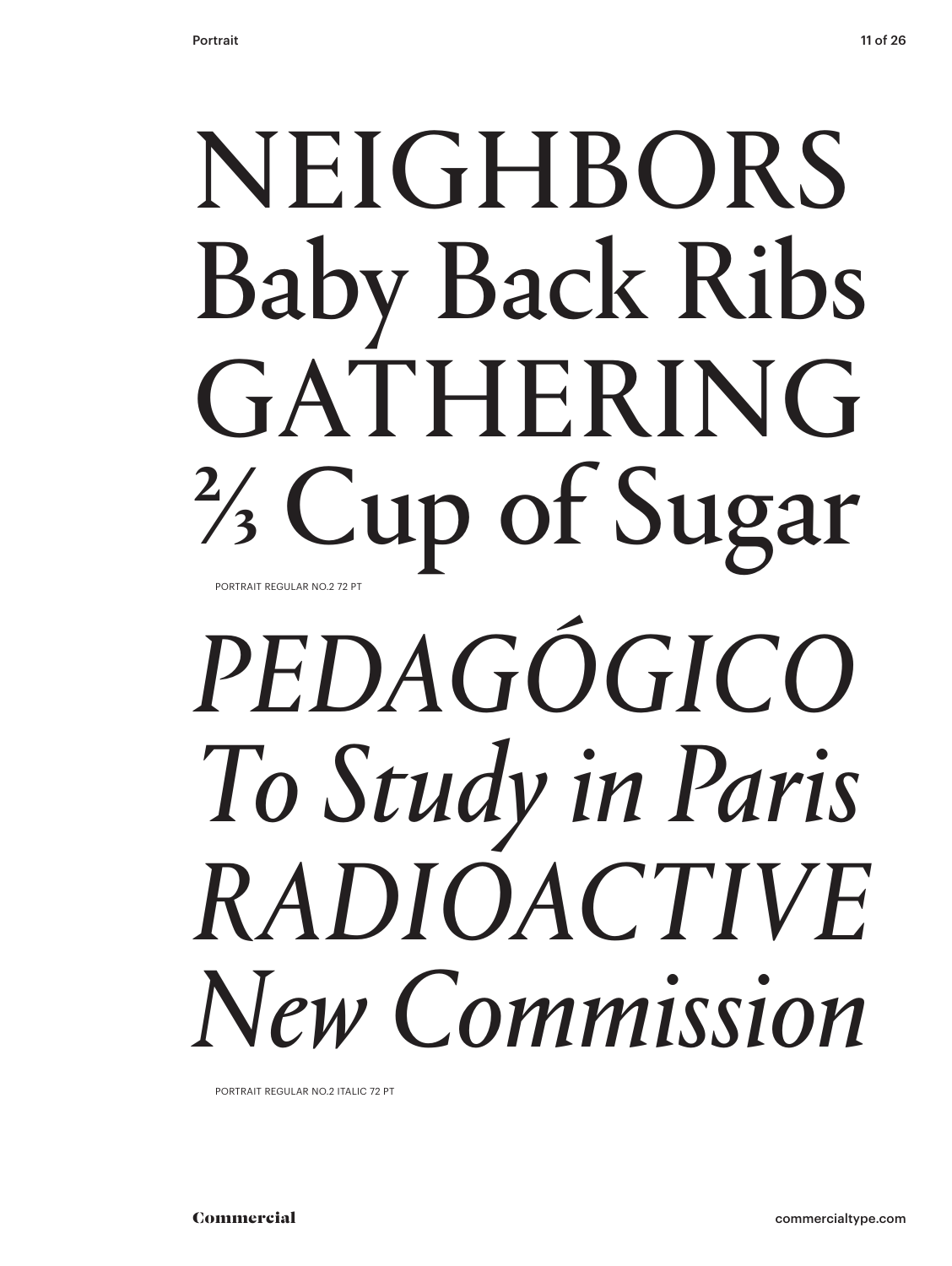### ILLUSTRATE Aggravated lab FRANKFURT rganic Fruits PORTRAIT MEDIUM 72 PT [STYLISTIC 2: K, LIGATURE: gg]

## *GORGEOUSLY Encyclopedically POSTSCRIPTS Ururgroßmutter*

PORTRAIT MEDIUM ITALIC 72 PT

**Commercial**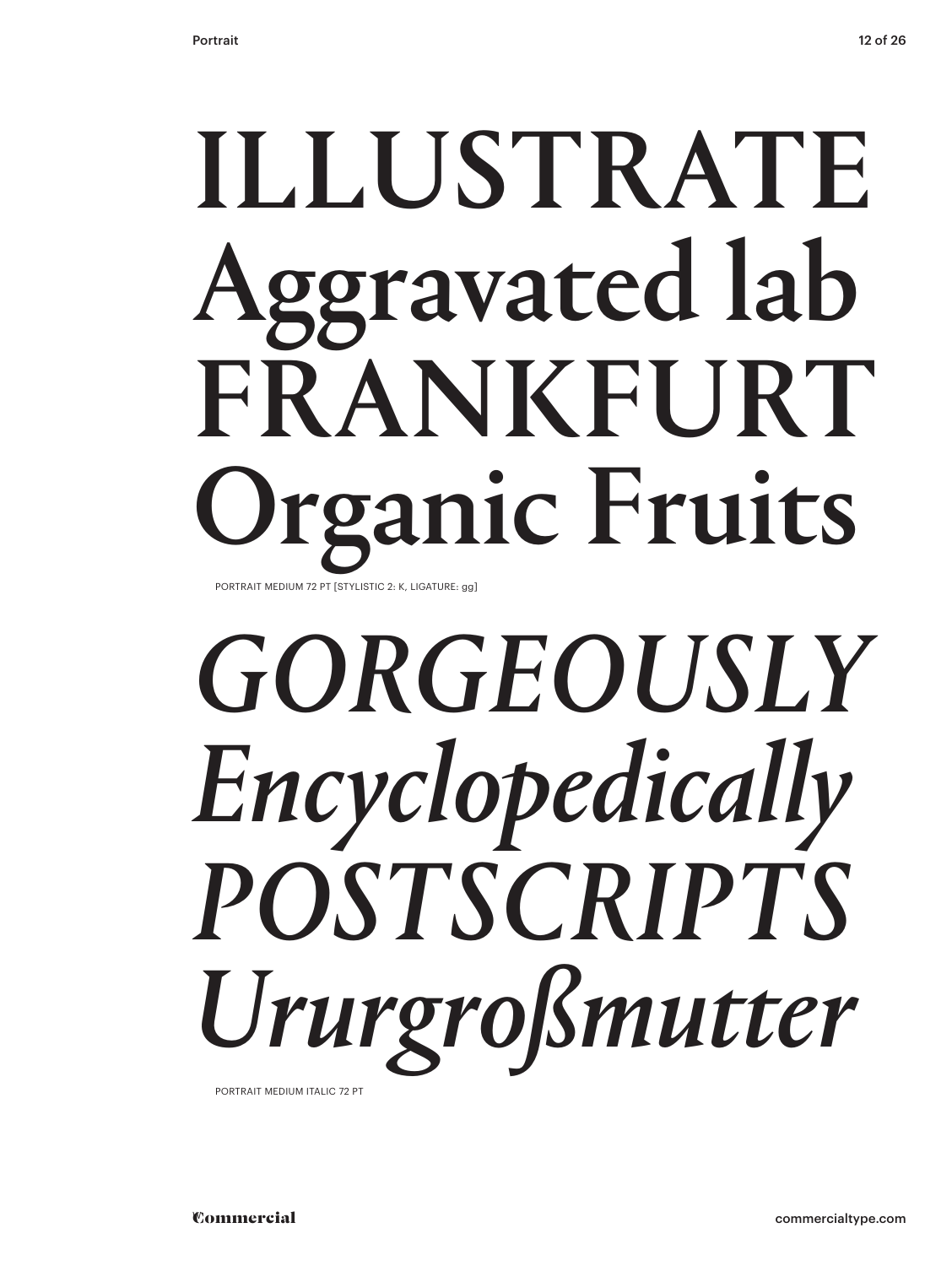## **MOROCCAN Area Code (31) KOCHAJĄCY Thermometer**

PORTRAIT BOLD 72 PT [LINING FIGURES]

## *Í ERFÐASKRÁ* **7** *Jewel Thieves? INNER DRIVE Secret Admirers*

PORTRAIT BOLD ITALIC 72 PT [OLDSTYLE FIGURES]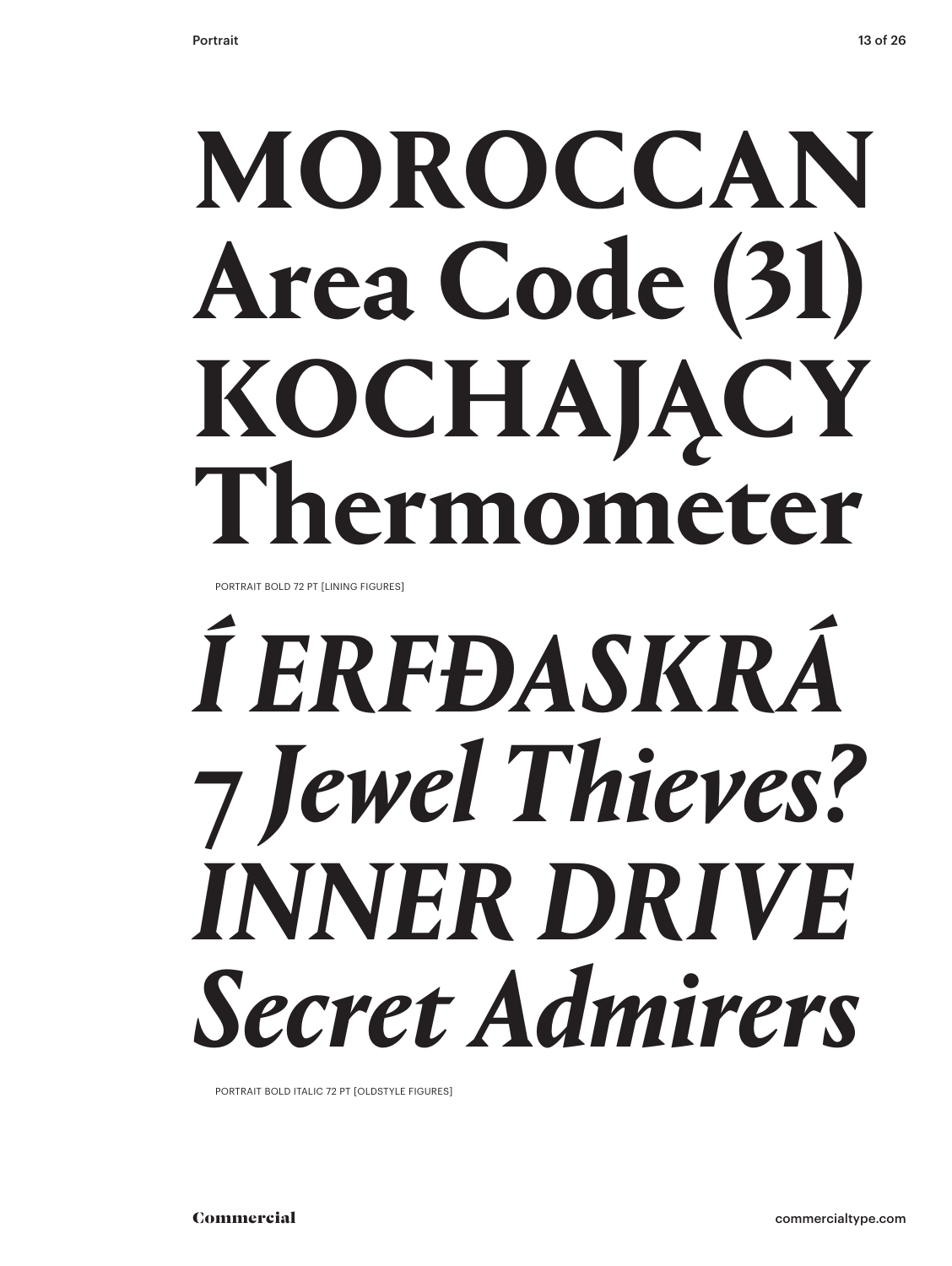## QUESTIONS User Friendly ZOOLOGIST Saint-Étienne

PORTRAIT HEAVY 72 PT [SWASH: Q]

## *CARPE DIEM! Ménage à Trois ICE BREAKER Longitudinally*

PORTRAIT HEAVY ITALIC 72 PT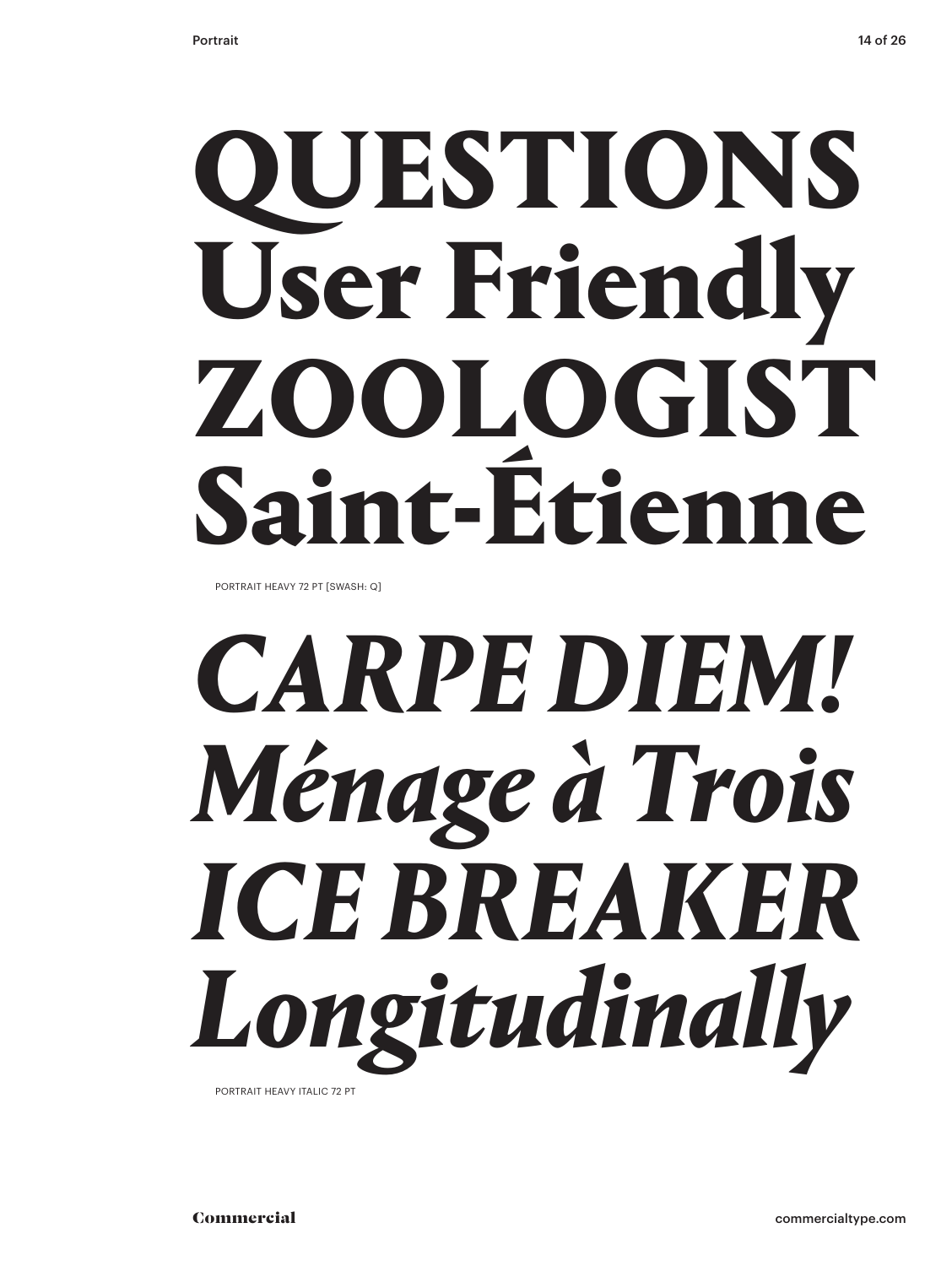#### REALISTICALLY HAPPIER La Belle Époque Oubliée à Lille Þar Tíðindamenn Stórblaðanna

PORTRAIT LIGHT 36 PT

*PROFESSIONAL EXELLENCE Performance artists do become rich ¿Por qué no me cuentas tu historia?* PORTRAIT LIGHT ITALIC 36 PT

#### CONCENTRATED VALUE Go to the Quarantine Grounds A unique body of literary work

PORTRAIT REGULAR PT 36 PT [SWASH: Q]

*GREATEST CONTRIBUTIONS L'anxiété est une émotion profonde Watching a Philarmonic Orchestra*

PORTRAIT REGULAR ITALIC 36 PT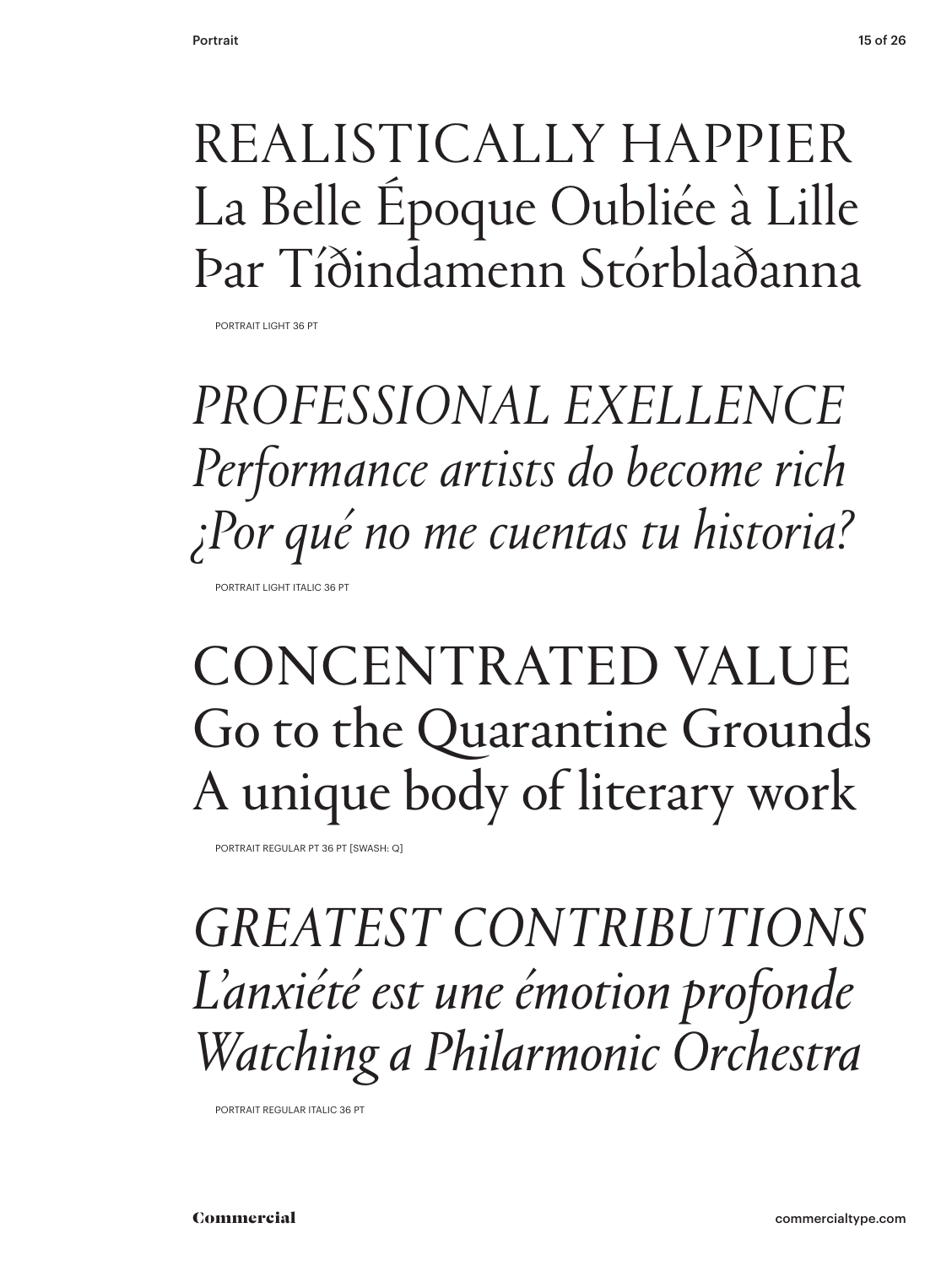#### NO STRINGS ATTACHED CAFÉ AU LAIT, in light-browns The Renaissance hermit artist

PORTRAIT REGULAR NO.2 36 PT

### *NET WORTH OF \$1.3 BILLION Very volatile effervescent chemicals Facebook (Nasdaq: FB) Stock Dies*

PORTRAIT REGULAR NO.2 ITALIC 36 PT [LIGATURE: ff, LINING FIGURE]

#### BUSINESS TAX REFORMS Visite des Pyrénées-Orientales Late-night rooftops gathering

PORTRAIT MEDIUM 36 PT

*LØSNING PÅ KONFLIKTENE Superhighways reparation budget Hipster High-Art on Display Now*

PORTRAIT MEDIUM ITALIC 36 PT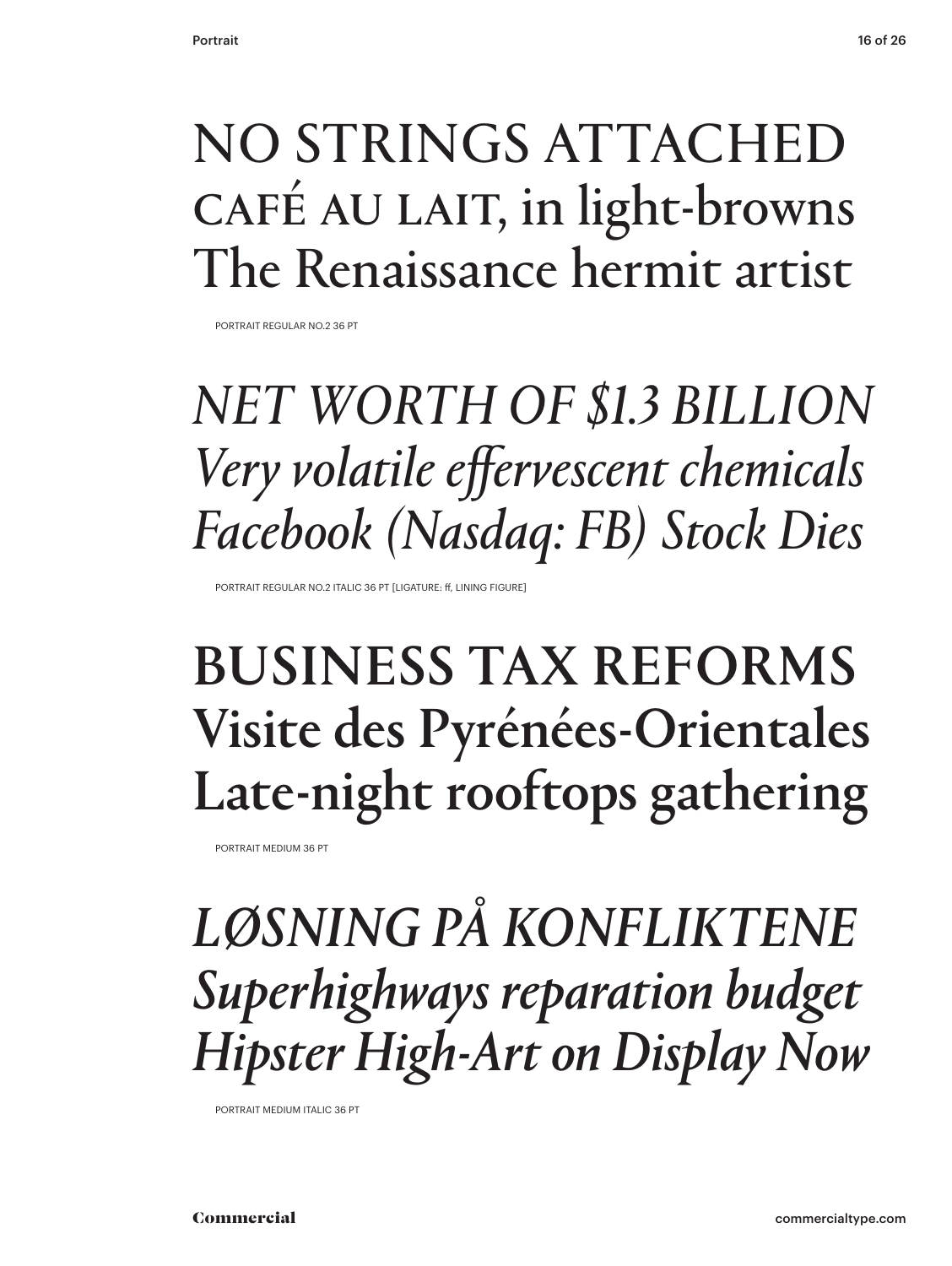### **DESCONGESTIONANTES This is an extraordinary skill What you see is what you get**

PORTRAIT BOLD 36 PT

### *FURNITURE LIQUIDATION Zwieback und Wurst Frühstück Inhouse Motorcycle Repair Shop*

PORTRAIT BOLD ITALIC 36 PT [SWASH: Q]

#### WATERMELON DESSERT Made in the Czech Republic This must be our lucky day!

PORTRAIT HEAVY 26 PT

#### *FAKE IT TILL YOU MAKE IT Is 40% chance of rain too high? Shuffle the deck & Roll the dice*

PORTRAIT HEAVY ITALIC 36 PT [LIGATUREF ffl, OLDSTYLE FIGURES]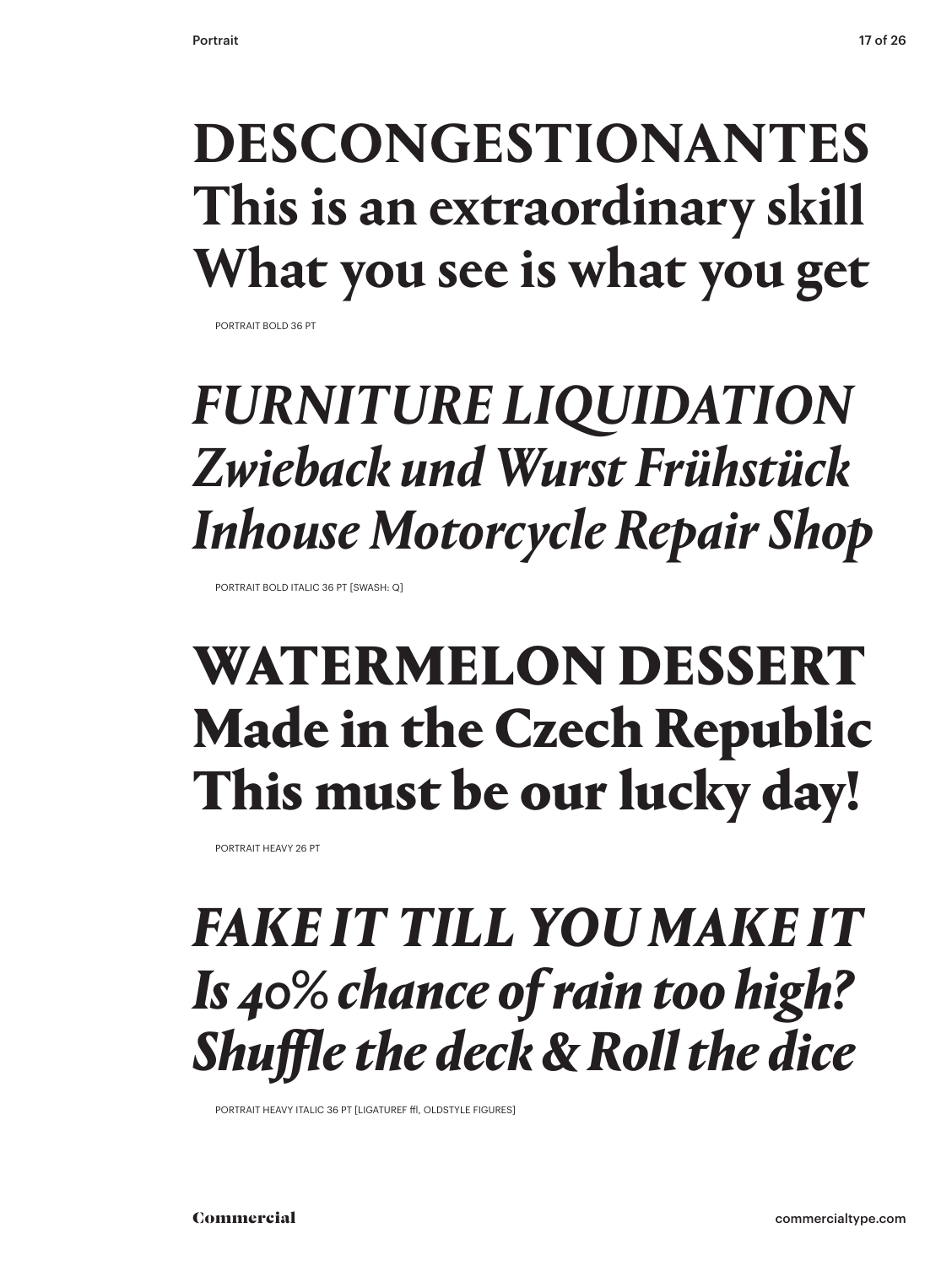PAPIER-MÂCHÉ DES CHAMPS-ÉLYSÉES At the end of the meal, the alcohol was brought It's a beautifully written and deeply vague book *THE ARTICLE, MONDAY, 15 FEBRUARY, 2001 Fornemmede denne forfærdelige ting denne umådelige*

PORTRAIT LIGHT, LIGHT ITALIC 24 PT [LINING FIGURES]

PALÆONTOLOGISTS' CLAIM TO FAME Nunca sabré por qué me dejaste, ni lo pretendo Blinded by essentialism & PLATONIC ideal text *A FIVE-EYED NOZZLE-TOTING FLY SPECIES The human race is the result of survival of the fittest*

PORTRAIT REGULAR, REGULAR ITALIC 24 PT

95% NITROHYDROCHLORIC ACIDITY The National Institue of Health decodes DNA Neo-Darwinian synthesis was "effectively dead" *DIE ÄUSSERST SCHNELLER MÖBELTRÄGER Vestvågøy is a village in Nordland county in Norway* 

PORTRAIT REGULAR NO. 2,REGULAR NO.2 ITALIC 24 PT [ LIGATURE: ff, LINING FIGURES]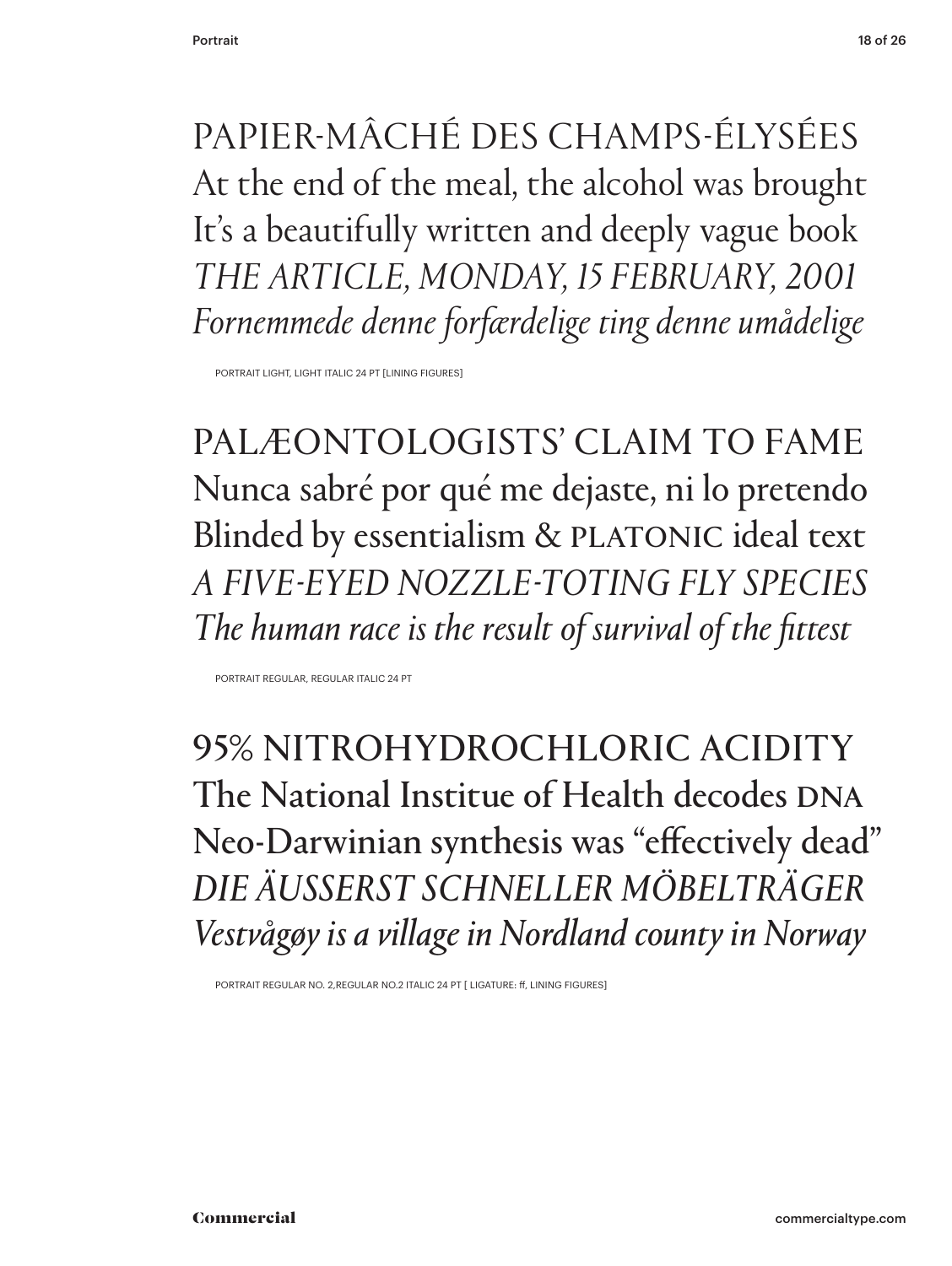#### I, HOWEVER, WILL BE GIVING €50,000 The first 33⅓ book was published in February Conveyed by the 17-word message still unclear *ÅNGSTRÖM TO BE USED IN THE SCIENCES Adaptive evolution must be gradual and cumulative*

PORTRAIT MEDIUM, MEDIUM ITALIC 24 PT [OLDSTYLE FIGURES, LINING FIGURES]

**(\$18) SONOMA COAST CHARDONNAY Monument to Oregon's Football Ambitions U.S. adds 62,000 jobs as growth remains idle** *IS SHE OPTIMISTIC ABOUT OUR ABILITY? "Don't cross your bridges before you come to them"*

PORTRAIT BOLD, BOLD ITALIC 24 PT [LINING FIGURES, OLDSTYLE FIGURES]

*ANDRZEJ CHŁODNO PRZYJĘŁA KSIĄŻKĘ*  In the STUDIO, the work had several sizes The pre-cast word is known as stereotype *REGION PROVENCE-ALPES-CÔTE D'AZUR ¿Qué crees que debo hacer? Tú sabrás, dijo ella*

PORTRAIT HEAVY, HEAVY ITALIC 24 PT [STYLISTIC 2: k]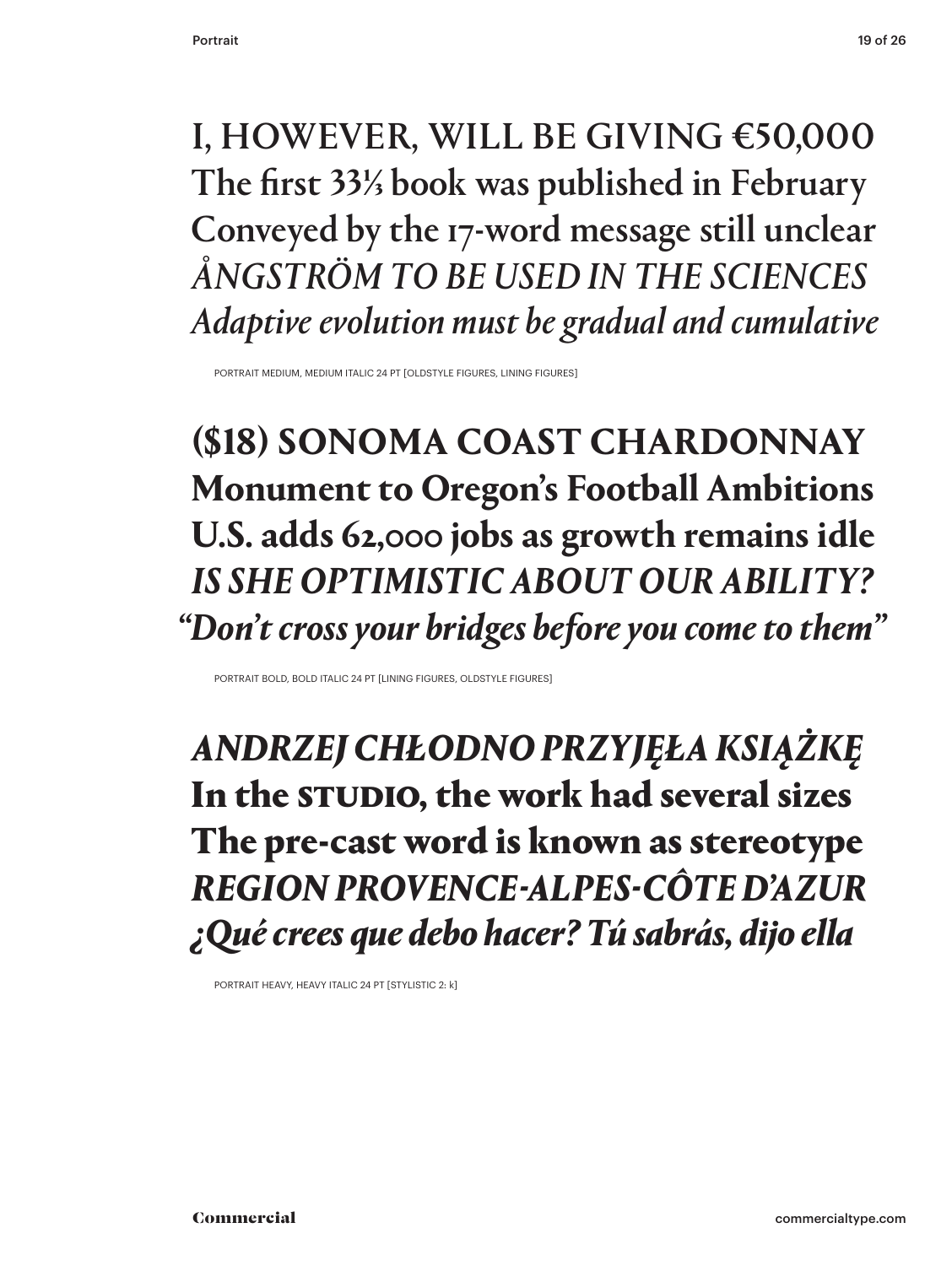### Acknowledgement POTRAIT LIGHT 60PT Backward-looking POTRAIT REGULAR 60PT [STYLISTIC 2: k, STYLISTIC 4: w] hromatographie POTRAIT REGULAR NO.2 60PT Décentralisateurs POTRAIT MEDIUM 60PT **Enigmatography** POTRAIT BOLD 60PT Familiarizations

POTRAIT HEAVY 60PT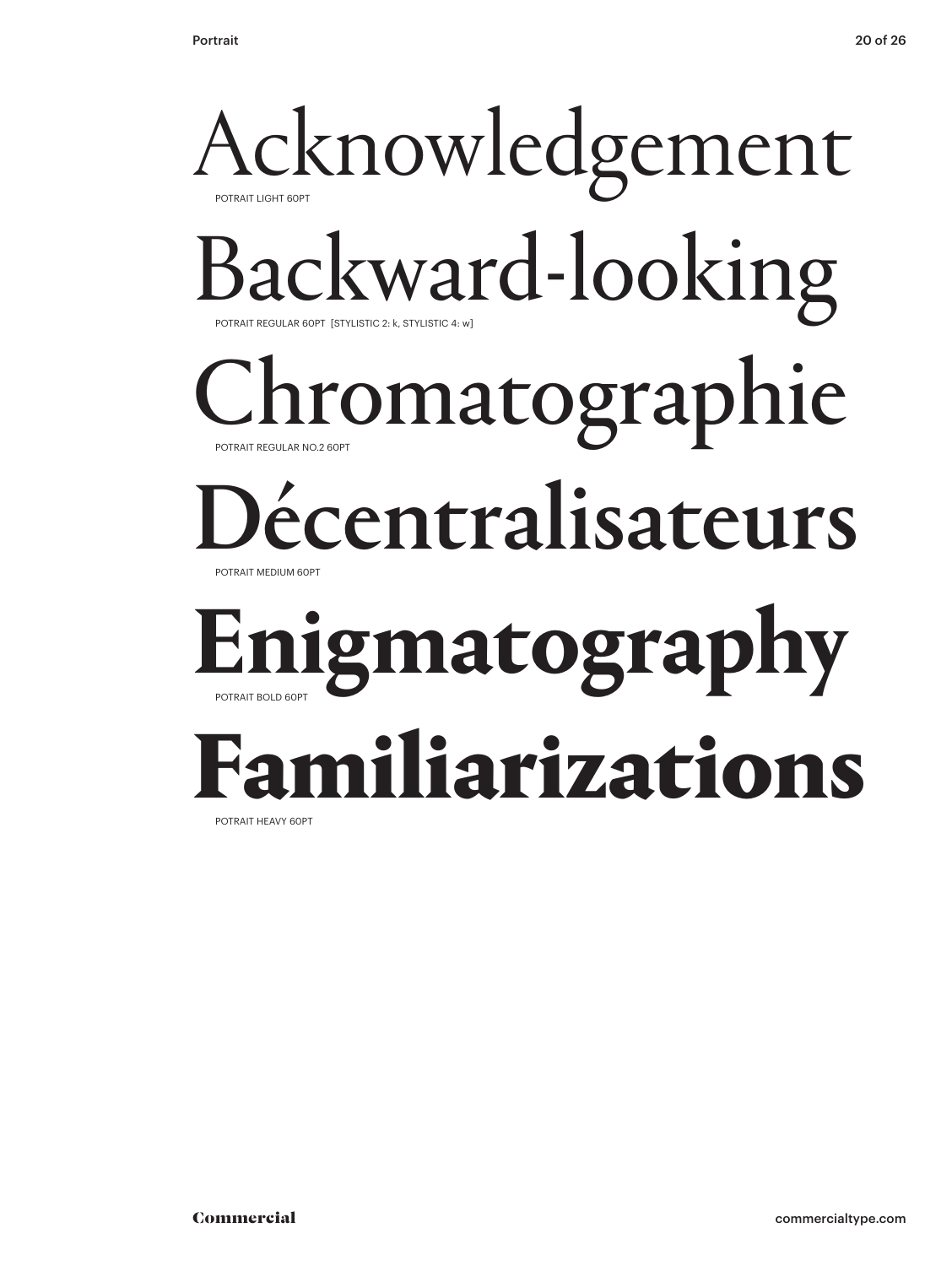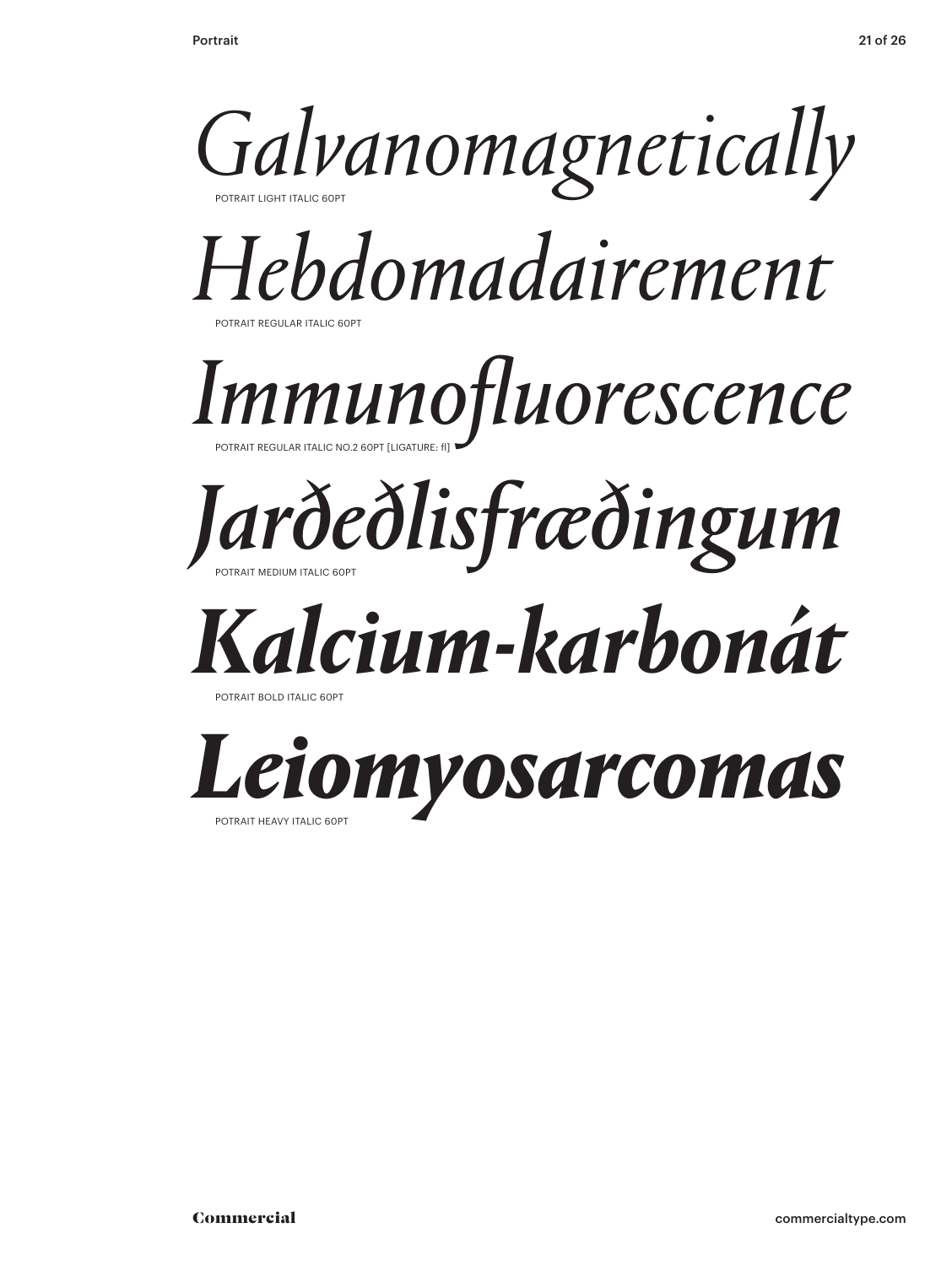| <b>UPPERCASE</b>                         | ABCDEFGHIJKLMNOPQRSTUVWXYZ                                                                                                     |
|------------------------------------------|--------------------------------------------------------------------------------------------------------------------------------|
| LOWERCASE                                | abcdefghijklmnopqrstuvwxyz                                                                                                     |
| SMALL CAPS                               | ABCDEFGHIJKLMNOPQRSTUVWXYZ                                                                                                     |
| STANDARD PUNCTUATION                     | $\{1,2^2,2^2,---()\}$ $\{1\}\}/\sqrt{\&x^*@^{a^{\prime\prime\prime\prime}}\cdot\,,\quad\text{and}\quad\$ \cdot 1^{\text{max}}$ |
| ALL CAP PUNCTUATION                      | $i\dot{\iota}$ ---()[] {}/ \@«» $\circ \&$                                                                                     |
| SMALL CAP PUNCTUATION                    | $1!i$ ?&"" $\cdot$                                                                                                             |
| LIGATURES                                | fb fh fi fj fk fl ff ffb ffh ffi ffj ffk ffl ß gg                                                                              |
| PROPORTIONAL LINING                      | $$EEY1234567890$ of %% <sup>ao #°</sup> < + = - x : ->'"                                                                       |
| PROPORTIONAL OLDSTYLE<br>default figures | $$£€Y1234567890%%*^{\circ}<+=-x\div$                                                                                           |
| PROPORTIONAL SMALL CAP                   | \$£€¥1234567890%‰                                                                                                              |
| PREBUILT FRACTIONS                       | $\frac{1}{2}$ $\frac{1}{3}$ $\frac{2}{3}$ $\frac{1}{4}$ $\frac{3}{4}$ $\frac{1}{8}$ $\frac{3}{8}$ $\frac{5}{8}$ $\frac{7}{8}$  |
| NUMERATORS &<br>DENOMINATORS             | $H^{1234567890}/_{1234567890}$                                                                                                 |
| <b>SUPERSCRIPT &amp;</b><br>SUBSCRIPT    | $\mathbb{H}^{1234567890}$ $\mathbb{H}_{1234567890}$                                                                            |
| STYLISTIC ALTERNATES                     | KWQ KWQ kw KŴŴŴŴ KŴŴŴŴ kŵŵw                                                                                                    |
| <b>ACCENTED UPPERCASE</b>                | ÁÂÀÄÅĂĂĂĄÅÆÆÇĆČĊĎĐÉÊÈËĖĖĘĞĜĢĠĦ<br>ĤĺÎÌĨĬĨĮĨĬĴĶŁĹĽĻĿÑŃŇŅŊÓÔÒÖŐŐŌØØŒŔŘŖ<br>ŠŚŞŜŞÞŤŢŦÚÛŬŬŬŬŨŲŮŨŴŴŴŴÝŶŶŸŽŹŻ                        |
| ACCENTED LOWER CASE                      | áâàäåãăāąåææçćčĉċďđéêèëěeęğĝģġħĥíîìïiījĩĭĵķłĺľḷŀñńňņ<br>nóôòöõőōøøœŕřŗšśşŝşþťţŧúûùüŭűūųůũẃŵẁẅýŷỳÿžźż                           |
| ACCENTED SMALL CAPS                      | ÁÂÀÄÅÃĂĀĄÅÆÆÇĆČĈĊĎĐÉÊÈËĔĒĘĞĜĢĠĦĤÍÎÌĬIJĮĨĬĴ<br>ĶŁĹĽĻĿŃŃŇŅŊÓÔŎÖŐŐŌØŐŒŔŘŖŠŚŞŜŞÞŤŢŦÚÛÙÜŬ<br>ŰŪŲŮŨŴŴŴŴŸŶŶŸŽŹŻ                       |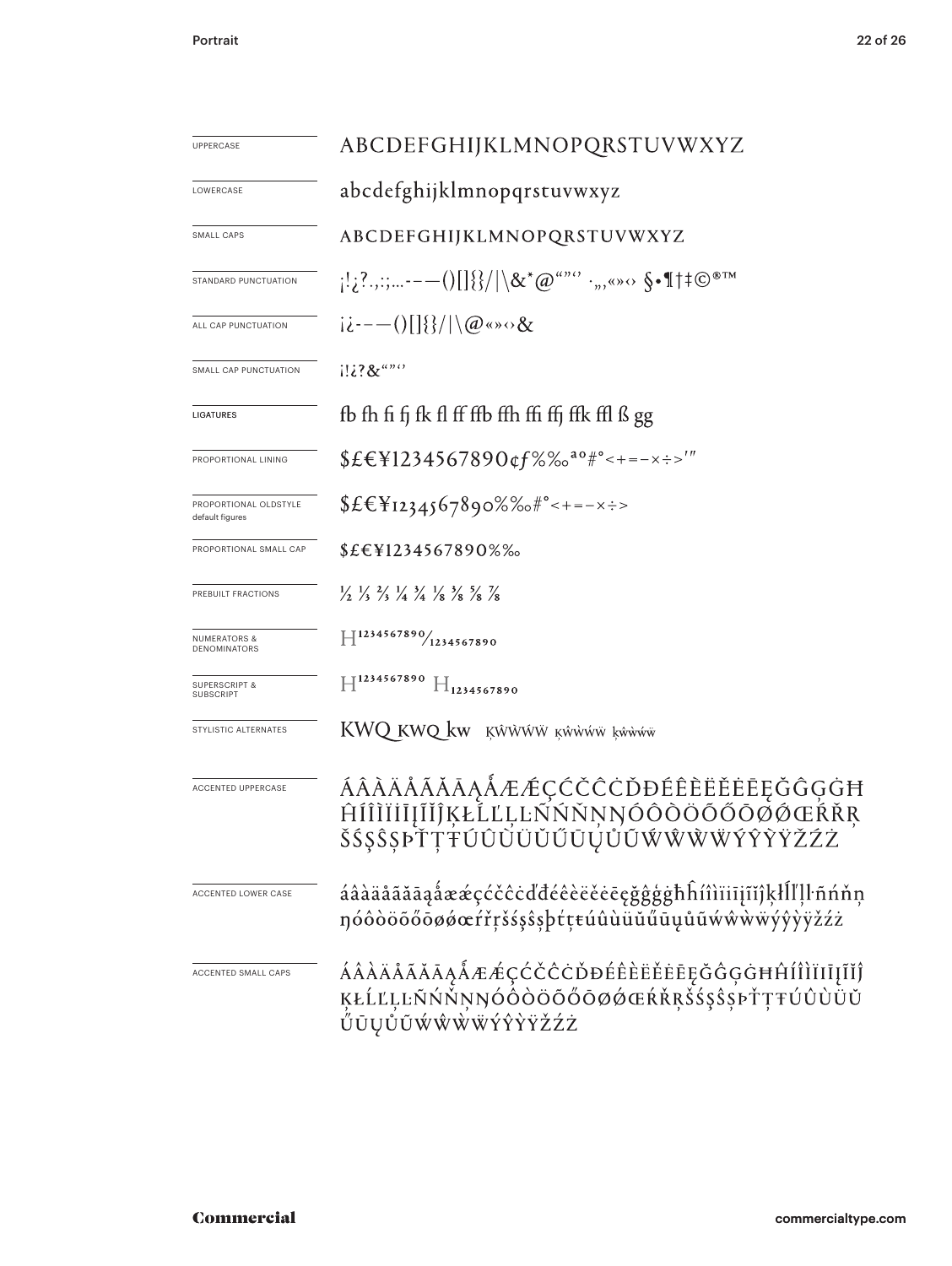| <b>UPPERCASE</b>                             | ABCDEFGHIJKLMNOPQRSTUVWXYZ                                                                                                                                                                                                                                                                                                                                                                |
|----------------------------------------------|-------------------------------------------------------------------------------------------------------------------------------------------------------------------------------------------------------------------------------------------------------------------------------------------------------------------------------------------------------------------------------------------|
| LOWERCASE                                    | abcdefghijklmnopqrstuvwxyz                                                                                                                                                                                                                                                                                                                                                                |
| STANDARD PUNCTUATION                         | $\{C_{i_1}, C_{i_2}, \ldots, C_{i_{N-1}}\} \cup \{C_{i_{N}}\} \cup \{C_{i_1}\} \cup \{C_{i_2}\} \cup \{C_{i_3}\} \cup \{C_{i_{N}}\} \cup \{C_{i_{N}}\} \cup \{C_{i_{N}}\}$                                                                                                                                                                                                                |
| ALL CAP PUNCTUATION                          | $ii^{--}$ ()[[{{ \ \@«» $\circ \&$                                                                                                                                                                                                                                                                                                                                                        |
| <b>LIGATURES</b>                             | fb fh fi fi fk fl ff ffb ffh ffi ffi ffk ffl $\beta$ gy                                                                                                                                                                                                                                                                                                                                   |
| PROPORTIONAL LINING                          | $$EEY1234567890$ of $%$ $\%$ <sup>0</sup> #° < + = - x ÷ >'"                                                                                                                                                                                                                                                                                                                              |
| PROPORTIONAL OLDSTYLE<br>default figures     | $$EEY_{1234567890}\%$ %+---x:>                                                                                                                                                                                                                                                                                                                                                            |
| PREBUILT FRACTIONS                           | $\frac{1}{2}$ $\frac{1}{3}$ $\frac{2}{3}$ $\frac{1}{4}$ $\frac{3}{4}$ $\frac{1}{8}$ $\frac{3}{8}$ $\frac{5}{8}$ $\frac{7}{8}$                                                                                                                                                                                                                                                             |
| <b>NUMERATORS &amp;</b><br>DENOMINATORS      | $H^{1234567890}$ (1234567890)                                                                                                                                                                                                                                                                                                                                                             |
| <b>SUPERSCRIPT &amp;</b><br><b>SUBSCRIPT</b> | $H^{1234567890}$ $H_{1234567890}$                                                                                                                                                                                                                                                                                                                                                         |
| STYLISTIC ALTERNATES                         | KWQ kw KŴŴŴŴ ķŵŵŵŵ                                                                                                                                                                                                                                                                                                                                                                        |
| <b>ACCENTED UPPERCASE</b>                    | ÁÂÀÄÅÃĂĀĄÅÆÆÇĆČĈĊĎĐÉÊÈËĔĒĘĞĜĢĠĦĤÍÎ<br>ÌĬİĬĮĨĬĴĶŁĹĽĻĿÑŃŇŅŊÓÔÒÖŐŐŌØ <i>ŎŒŔ</i> ŘŖŠŚŞŜŞÞ<br>ŤŢŦÚÛŨŨŬŰŨŲŮŨŴŴŴŴŶŶŶŸŽŹŻ                                                                                                                                                                                                                                                                         |
| ACCENTED LOWER CASE                          | áâàäåãăāaåææçćčĉcďđéêèëěeegğĝģghhíîìïiījĩĭĵķłĺľḷŀñńňṇŋ<br>$\acute{o} \hat{o} \grave{o} \ddot{o} \tilde{o} \tilde{o} \tilde{o} \phi \alpha \acute{r} \acute{r} \gamma \acute{s} \acute{s} \S \beta \acute{r} \xi \epsilon \acute{u} \hat{u} \grave{u} \ddot{u} \ddot{u} \ddot{u} \ddot{u} \mu \ddot{u} \dot{w} \dot{w} \dot{w} \ddot{w} \dot{y} \dot{y} \ddot{y} \ddot{z} \dot{z} \dot{z}$ |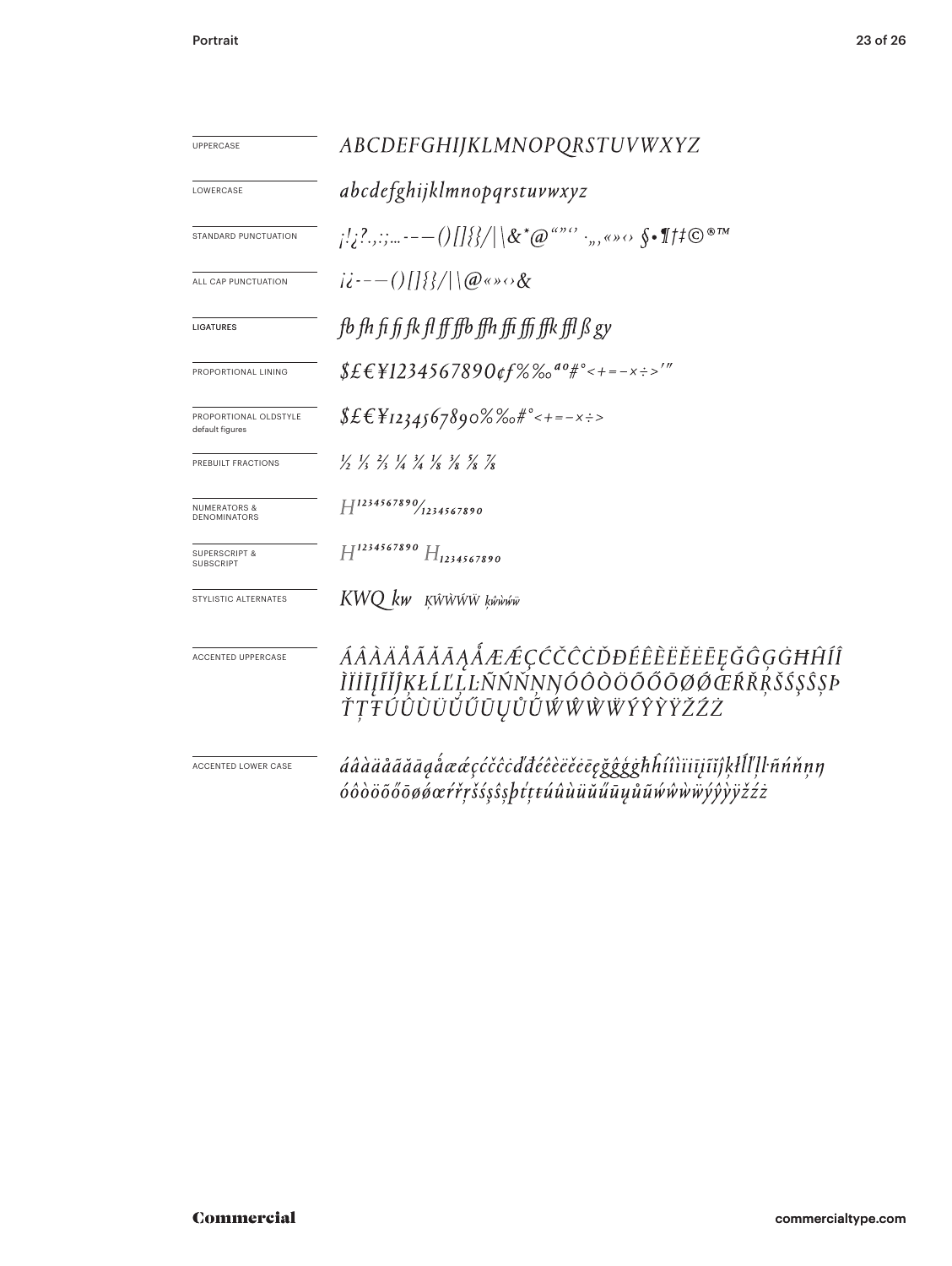**OPENTYPE FEATURES FAMILY WID** 

ALL CAPS substitutes Q with longer tail, opens up spacing, moves punctuation up

PROPORTIONAL OLDSTYLE default figures

PROPORTIONAL LINING

LANGUAGE FEATURE Polski (Polish) kreska accent

LANGUAGE FEATURE Română (Romanian) s accent

#### **OPENTYPE FEATURES** ROMAN

SMALL CAPS

ALL SMALL CAPS

STYLISTIC SET 01 alternate K STYLISTIC SET 02

STYLISTIC SET 03 alternate k

alternate W

STYLISTIC SET 04 alternate w

STYLISTIC ALTERNATES Illustrator/Photoshop

**DEACTIVATED**

Quality hi-fi (for) [sale]

Population 4,923,157,836 in 2010 Population 4,923,157,836 in 2010 FRACTIONS  $\frac{1}{2}$  FRACTIONS  $\frac{1}{2}$  and  $\frac{21}{03}$  to  $\frac{1}{2}$   $\frac{1}{18}$  to  $\frac{460}{920}$   $\frac{21}{03}$  to  $\frac{1}{9}$  and  $\frac{1}{18}$  to  $\frac{460}{920}$ 

superscript/superior  $x158 + y23 \times z18 - a4260$   $x^{158} + y^{23} \times z^{18} - a^{4260}$ subscript/inferior  $x_{158} \div y_{23} \times z_{18} - a_{4260}$   $x_{158} \div y_{23} \times z_{18} - a_{4260}$ NUMERATOR (DI23456789 OI23456789 OI23456789 OI23456789 OI23456789 OI23456789 0123456789 0123456789 DENOMINATOR for making arbitrary fractions 0123456789 0123456789

> ŹRÓDŁA Ślady możliwość *rozliczeń* ÎNSUŞI conştiinţa ştiinţifice

**DEACTIVATED**

Quality Hi-Fi (for) [sale] \$2.99 Quality Hi-Fi (for) [sale] \$2.99

KICKBOXER Picking Slicker WESTERN Awards Wowed Kinked pack mackerel kit wicked WESTERN PICKED WICKEDLY Howling unwavering power claws

**ACTIVATED**

**ACTIVATED**

Quality Hi-Fi (for) [sale] \$2.99 Quality Hi-Fi (for) [sale] \$2.99

ŹRÓDŁA Ślady możliwość *rozliczeń*

ÎNSUŞI conştiinţa ştiinţifice

Population 4,923,157,836 in 2010

Population 4,923,157,836 in 2010

QUALITY HI-FI (FOR) [SALE]

KICKBOXER Picking Slicker WESTERN AWARDS WOWED Kinked pack mackerel kit wicked WESTERN PICKED WICKEDLY Howling unwavering power claws

#### **OPENTYPE FEATURES** ITALIC

STYLISTIC SET 01 alternate K

STYLISTIC SET 03 alternate W

STYLISTIC ALTERNATES Illustrator/Phot

#### **DEACTIVATED**

*KICKBOXER PICKING SLICKER WESTERN AWARDS POWERED WESTERN PICKING WICKEDLY* **ACTIVATED**

*KICKBOXER PICKING SLICKER WESTERN AWARDS POWERED WESTERN AWARDS POWERED*